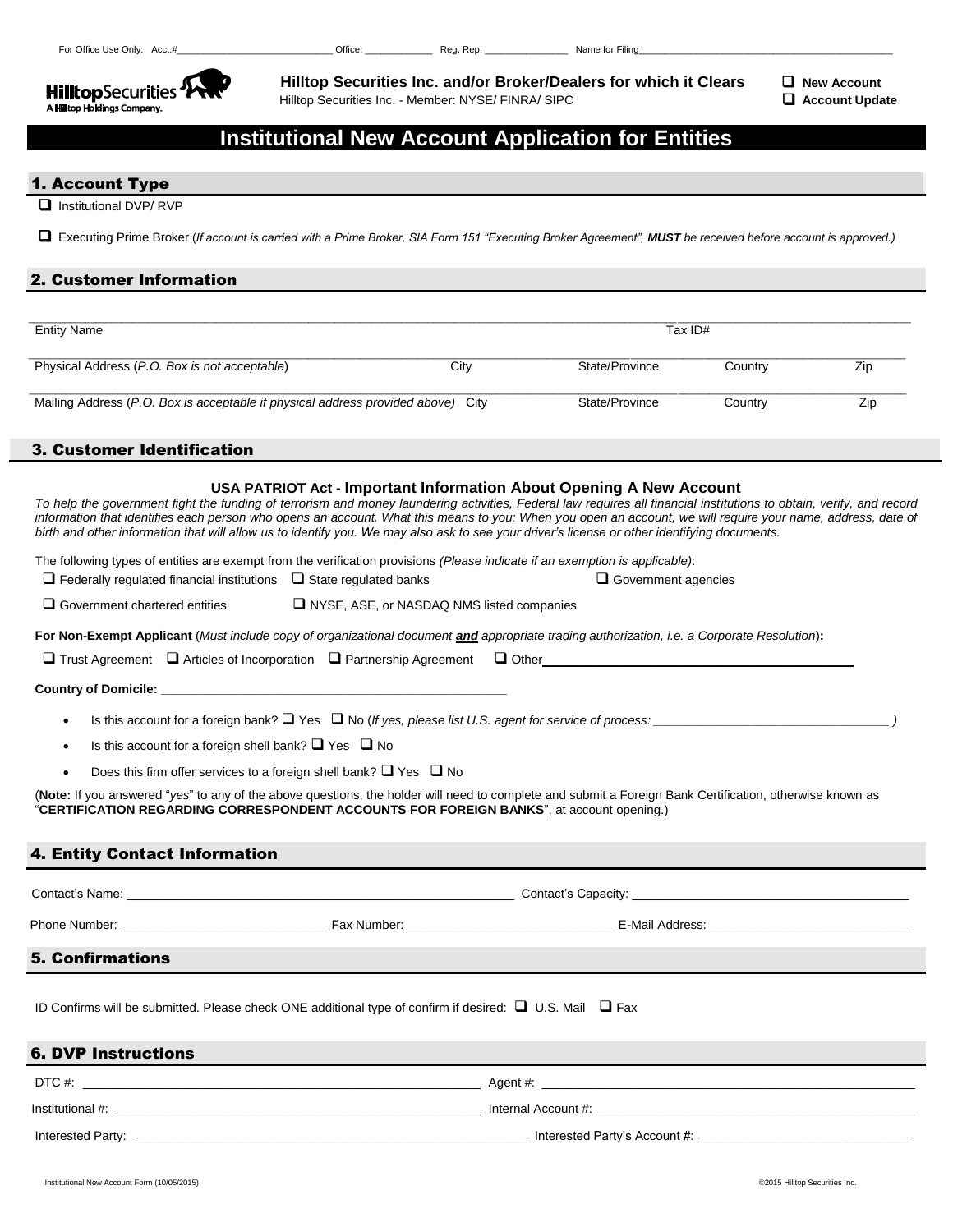## 7. Physical or Foreign Delivery *(When applicable)*

| <b>Institution Name</b>                                                                                                 |                                         |                                                            | Euroclear # (Applicable for foreign delivery)                 |                |                                                                            |     |
|-------------------------------------------------------------------------------------------------------------------------|-----------------------------------------|------------------------------------------------------------|---------------------------------------------------------------|----------------|----------------------------------------------------------------------------|-----|
| Address                                                                                                                 |                                         | City                                                       | State                                                         |                | Country                                                                    | Zip |
| 8. Fed Book Entry (When applicable, i.e. government securities)                                                         |                                         |                                                            |                                                               |                |                                                                            |     |
|                                                                                                                         |                                         |                                                            |                                                               |                |                                                                            |     |
| BK Format: the contract of the contract of the contract of the ABA #:                                                   |                                         |                                                            |                                                               |                |                                                                            |     |
| 9. Duplicate Copies (If applicable)                                                                                     |                                         |                                                            |                                                               |                |                                                                            |     |
| Recipient 1:                                                                                                            |                                         |                                                            |                                                               |                |                                                                            |     |
|                                                                                                                         | Name of Recipient (First, Middle, Last) | Address                                                    | City                                                          | State/Province | Country                                                                    | Zip |
| $\Box$ Yes $\Box$ No Should Recipient 1 receive duplicate trade confirmations? If yes, by what method: $\Box$ U.S. Mail |                                         |                                                            |                                                               |                |                                                                            |     |
|                                                                                                                         |                                         |                                                            |                                                               |                |                                                                            |     |
| $\Box$ Yes $\Box$ No Should Recipient 1 receive duplicate statements?                                                   |                                         |                                                            |                                                               |                |                                                                            |     |
| <b>Recipient 2:</b>                                                                                                     |                                         |                                                            |                                                               |                |                                                                            |     |
|                                                                                                                         | Name of Recipient (First, Middle, Last) | Address                                                    | City                                                          | State/Province | Country                                                                    | Zip |
| $\Box$ Yes $\Box$ No Should Recipient 2 receive duplicate trade confirmations? If yes, by what method: $\Box$ U.S. Mail |                                         |                                                            |                                                               |                |                                                                            |     |
|                                                                                                                         |                                         |                                                            |                                                               |                |                                                                            |     |
| $\Box$ Yes $\Box$ No Should Recipient 2 receive duplicate statements?                                                   |                                         |                                                            |                                                               |                |                                                                            |     |
| <b>10. Institutional Profile</b>                                                                                        |                                         |                                                            |                                                               |                |                                                                            |     |
| Does the institution use a financial advisor or consultant?                                                             |                                         |                                                            | $\Box$ Yes $\Box$ No If yes, please specify name and address: |                |                                                                            |     |
|                                                                                                                         |                                         |                                                            |                                                               |                |                                                                            |     |
| Have you submitted one of the following trading documents: $\Box$ Power of Attorney $\Box$ Corporate Resolution         |                                         |                                                            |                                                               |                |                                                                            |     |
|                                                                                                                         |                                         |                                                            |                                                               |                |                                                                            |     |
|                                                                                                                         |                                         |                                                            |                                                               |                |                                                                            |     |
| Is the institution a "public" entity <i>(i.e. municipality, school district)</i> ?                                      |                                         |                                                            | $\Box$ Yes $\Box$ No                                          |                |                                                                            |     |
|                                                                                                                         |                                         | If so, has a copy of the investment policy been submitted? | $\Box$ Yes $\Box$ No                                          |                |                                                                            |     |
| Is the account a Qualified Institutional Buyer (QIB) as defined by Rule 144A?                                           |                                         |                                                            | $\Box$ Yes $\Box$ No                                          |                |                                                                            |     |
| <b>Investment Objective</b>                                                                                             | <b>Risk Tolerance</b>                   | <b>Portfolio Value</b>                                     |                                                               |                | <b>Transaction Types Anticipated including Years of Product Experience</b> |     |
| $\Box$ Capital Preservation                                                                                             | $\Box$ Low                              | $\Box$ \$0 - < 5 million                                   | $\Box$ Stocks                                                 |                | $\Box$ Agencies                                                            |     |

| $\Box$ Income      | $\Box$ Moderate | $\Box$ \$5 - < 10 million   | $\Box$ Options    | Mortgage Back/CMO             |
|--------------------|-----------------|-----------------------------|-------------------|-------------------------------|
| $\Box$ Growth      | $\Box$ High     | $\Box$ \$10 - < 50 million  | □ Corporate Bonds | Repos/Reverse Repos _________ |
| $\Box$ Speculation |                 | $\Box$ \$50 - < 100 million | Municipal Bonds   | $\Box$ Other                  |
|                    |                 | Over \$100 million          | $\Box$ Treasuries | $\Box$ Other                  |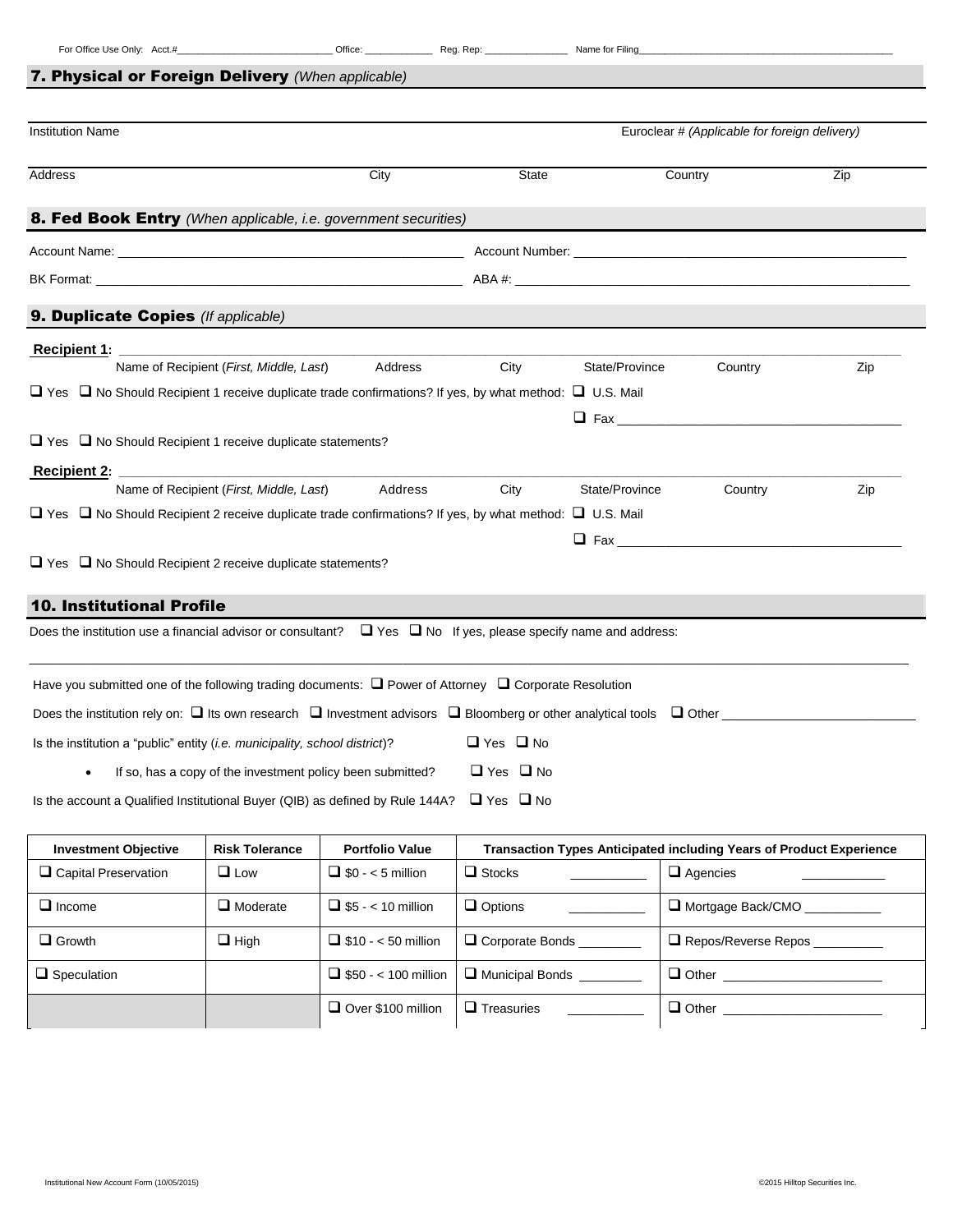## **Investment Objective Descriptions**

- **Capital Preservation**: The object of capital preservation is to protect your initial investment by choosing investments that minimize the potential of a loss of principal. The long-term risk of this strategy is that returns may not offset inflation.
- **Income:** The primary objective of the income strategy is to provide current income rather than the long-term growth of principal.
- **Growth:** The objective of the growth strategy is to increase the value of your investment over time while recognizing a high likelihood of volatility.
- **Speculation:** A speculative objective assumes a higher risk of loss in anticipation of potentially higher-than-average gains by taking advantage of expected price changes. You recognize and are able to bear the full risk of the loss of some or all principal in such investments.

### **Risk Tolerance Descriptions**

- Low (Conservative): I want to preserve my initial principal in this account, with minimal risk, even if that means this account does not generate significant income or returns and may not keep pace with inflation.
- **Moderate:** I am willing to accept some risk to my initial principal and tolerate some volatility to seek higher returns, and understand I could lose a portion of the money invested.
- **High (Aggressive):** I am willing to accept high risk to my initial principal, including high volatility, to seek higher returns over time, and understand I could lose all or a substantial amount of the money invested.

#### 11. Account Agreement and Special Instructions *(Please read and sign)*

You hereby request that your Financial Advisor maintain a brokerage account in the name(s) listed on this application. You acknowledge that you have received, read and understood the Hilltop Securities Inc. (HTS/Firm) Customer Information Brochure and that you agree to be bound by the terms and conditions of the Agreement that apply to your brokerage account, as is currently in effect and as may be amended from time to time, and that you will contact your Financial Advisor regarding any questions that may relate to your account in a timely manner.

Under rule 14b-1(c) of the Securities Exchange Act, a broker is required to disclose to an issuer the name, address, and securities positions of our customers who are beneficial owners of that issuer's securities unless the customer objects. If you object to the disclosure of such information, please check this box:

Yes, I object to the disclosure of such information.

By signing and dating this form, all applicants authorize the disclosure of their names, security position(s) and contact information, for purposes of receiving official communications concerning municipal securities, if relevant, to (a) an issuer of municipal securities; (b) a trustee for an issue of municipal securities in its capacity as trustee; (c) a state or federal tax authority; or (d) a custody agent for a stripped coupon municipal securities program in its capacity as custody agent. (*For additional information, please see MSRB Rules G-8(a)(xi) and G-15(g)(iii)(A).*)

## **Certification of Taxpayer ID Number (Substitute W-9)** (*Please read and sign below)*

**Under penalties of perjury, you certify that:**

 **(1) the number shown on this form is my correct taxpayer identification number; (2) I am not subject to backup withholding because (a) I am exempt from backup withholding, or (b) I have not been notified by the Internal Revenue Service (IRS) that I am subject to backup withholding as a result of a failure to report all interest or dividends, or (c) the IRS has notified me that I am no longer subject to backup withholding; (3) I am a U.S. person (including a U.S. resident alien); and (4) the Foreign Account Tax Compliance Act (FATCA) code(s) entered on this form (if any) indicating that I am exempt from FATCA reporting is correct.**

**The Internal Revenue Service does not require your consent to any provision of this document other than the certifications required to avoid backup and FATCA withholding. For IRS Form W-9 instructions please use the following link: [http://www.irs.gov/pub/irs-pdf/iw9.pdf.](http://www.irs.gov/pub/irs-pdf/iw9.pdf)**

**X**

**Applicant's Signature Date Applicant's Signature Date Applicant's Signature Date Applicant's Signature Date Applicant's Signature Date Applicant's Signature Date Applicant in the Applicant of Date Applicant in the Applica** 

 **dispute arbitration clause contained in the Customer Information Brochure and agree to resolve any disputes arising out of my account by**  In consideration of the firm accepting an account for me/us, I/We ("I") acknowledge that I have read, understand and agree to be bound by the HTS Customer Information Brochure, that I acknowledge receiving at the time the account was opened. **I further acknowledge that I have read and understand the pre**arbitration. I certify that the foregoing client information is accurate and I am aware that the information is relied upon by the financial advisor in servicing my account, and as such, I agree to notify the Firm in writing of any material changes, including those to the holder's financial situation or investment objectives.

## **X**

**Applicant's Signature Date of Contract Contract Contract Contract Contract Contract Contract Contract Contract Contract Contract Contract Contract Contract Contract Contract Contract Contract Contract Contract Contract Co** 

**Note: Qualified Institutional Buyers ("QIBs") are not required to sign this application.**